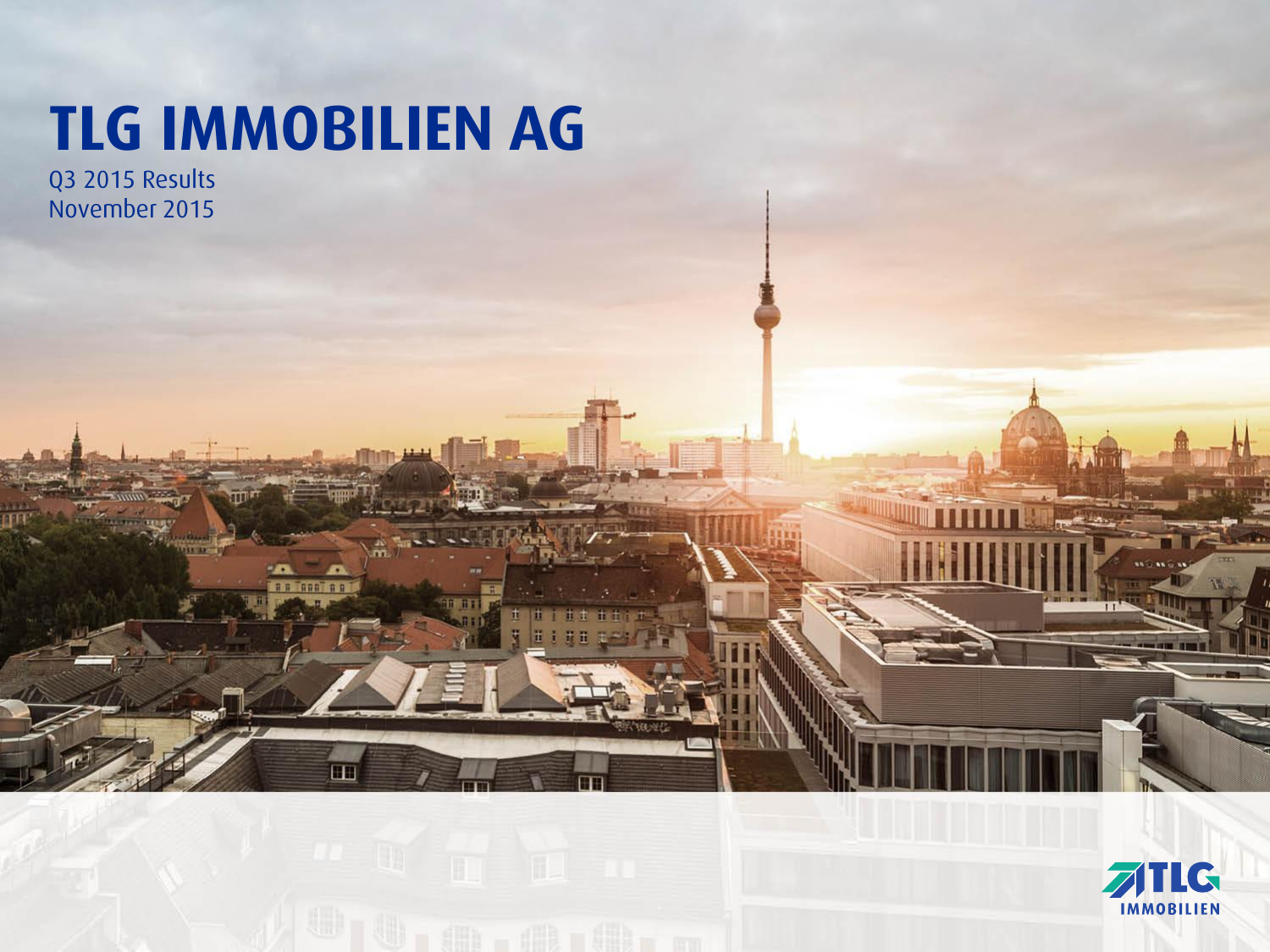

**DISCLAIMER** 

This presentation includes statements, estimates, opinions and projections with respect to anticipated future performance of TLG IMMOBILIEN ("Forward-Looking Statements") which reflect various assumptions concerning anticipated results taken from TLG IMMOBILIEN's current business plan or from public sources which have not been independently verified or assessed by TLG IMMOBILIEN and which may or may not prove to be correct. Any Forward-Looking Statements reflect current expectations based on the current business plan and various other assumptions and involve significant risks and uncertainties and should not be read as guarantees of future performance or results and will not necessarily be accurate indications of whether or not such results will be achieved. Any Forward-Looking Statements only speak as at the date this presentation. Various known and unknown risks. uncertainties and other factors could lead to material differences between the actual future results, financial situation, development or performance of TLG IMMOBILIEN and the estimates given here. These factors include those discussed in TLG IMMOBILIEN's public reports which are available on TLG IMMOBILIEN's website at www.tlg.de. It is up to the reader of this presentation to make its own assessment of the validity of any Forward-Looking Statements and other assumptions and no liability is accepted by TLG IMMOBILIEN in respect of the achievement of such Forward-Looking Statements or other assumptions.

TLG IMMOBILIEN has no obligation whatsoever to update or revise any of the information, Forward-Looking Statements or the conclusions contained herein or to reflect new events or circumstances or to correct any inaccuracies which may become apparent subsequent to the date hereof.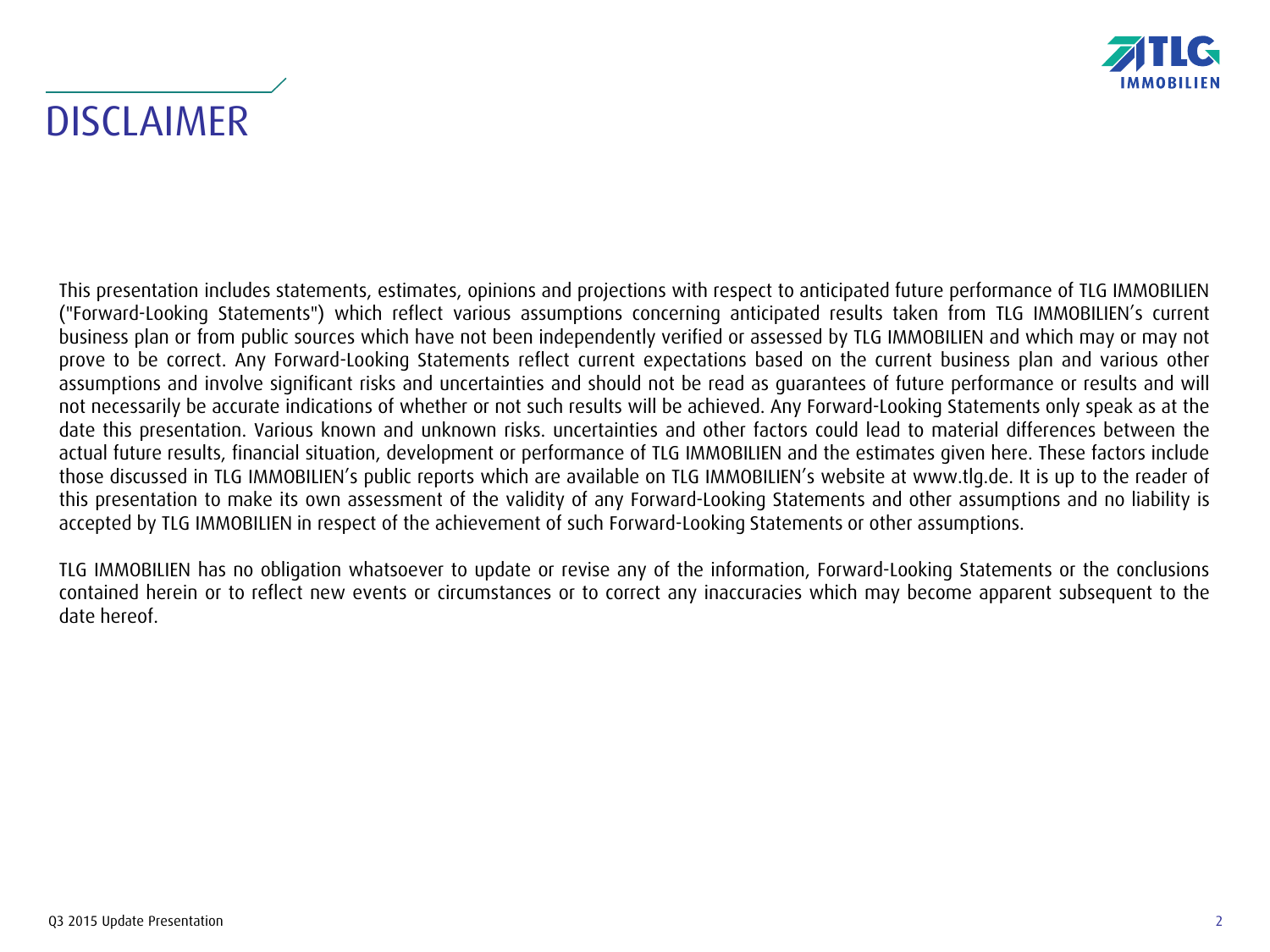

## **1 Highlights Q3 2015**

- 2 Portfolio
- 3 Operations and Financials
- 4 Outlook
- 5 Appendix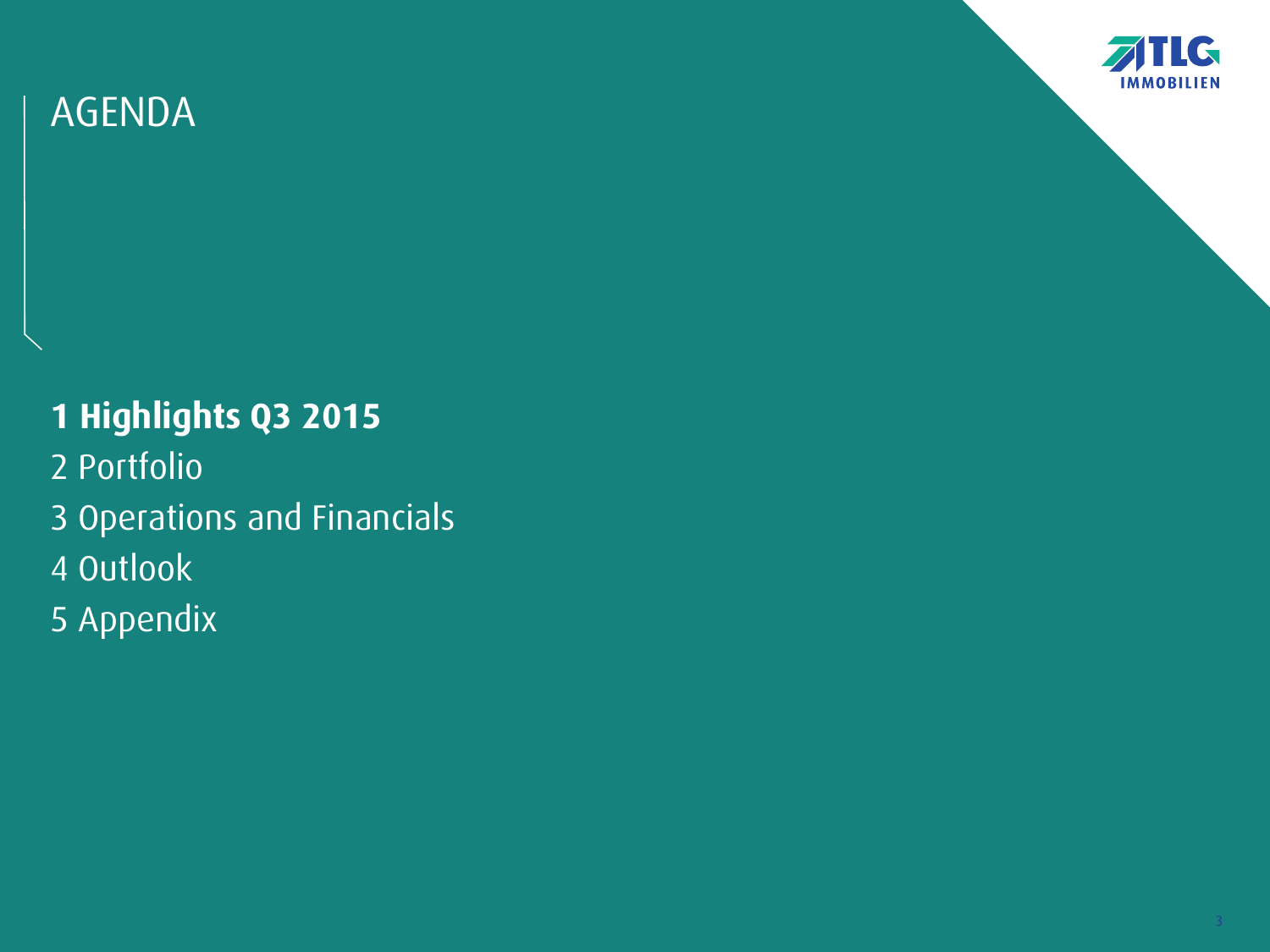HIGHLIGHTS Q3 2015

# KEY HIGHLIGHTS Q3 2015

### **Portfolio and operations**

- **TLG IMMOBILIEN successfully continues growth path** by generating 9.8% YoY growth in rental income to EUR 93.8m in first 9 months of 2015
- Driven by effects of improved cost structure, **FFO** shows **increase of 18% YoY to EUR 47.8m**
- Dynamic office markets in key locations enable rent renewals and vacancy reduction at favorable conditions

### **Balance sheet**

**TOXERS** 

- **YTD increase in EPRA NAV/s by 13%** to EUR 16.90, significantly influenced by value uplift of EUR 74m
- Low leverage structure with **Net LTV of 41.1% in Q3 2015**

m T

Continuously operating with **marginal cost of debt** of c. 2%

### **Growth**

- TLG IMMOBILIEN continues successful growth path with additional signed acquisition of **EUR 85m; YTD total signed and partly closed transactions of EUR 229m**
- Remaining acquisitions announced in H1 successfully closed in Q3 2015
- Accelerated disposal of Non-core assets with profit of 17% YTD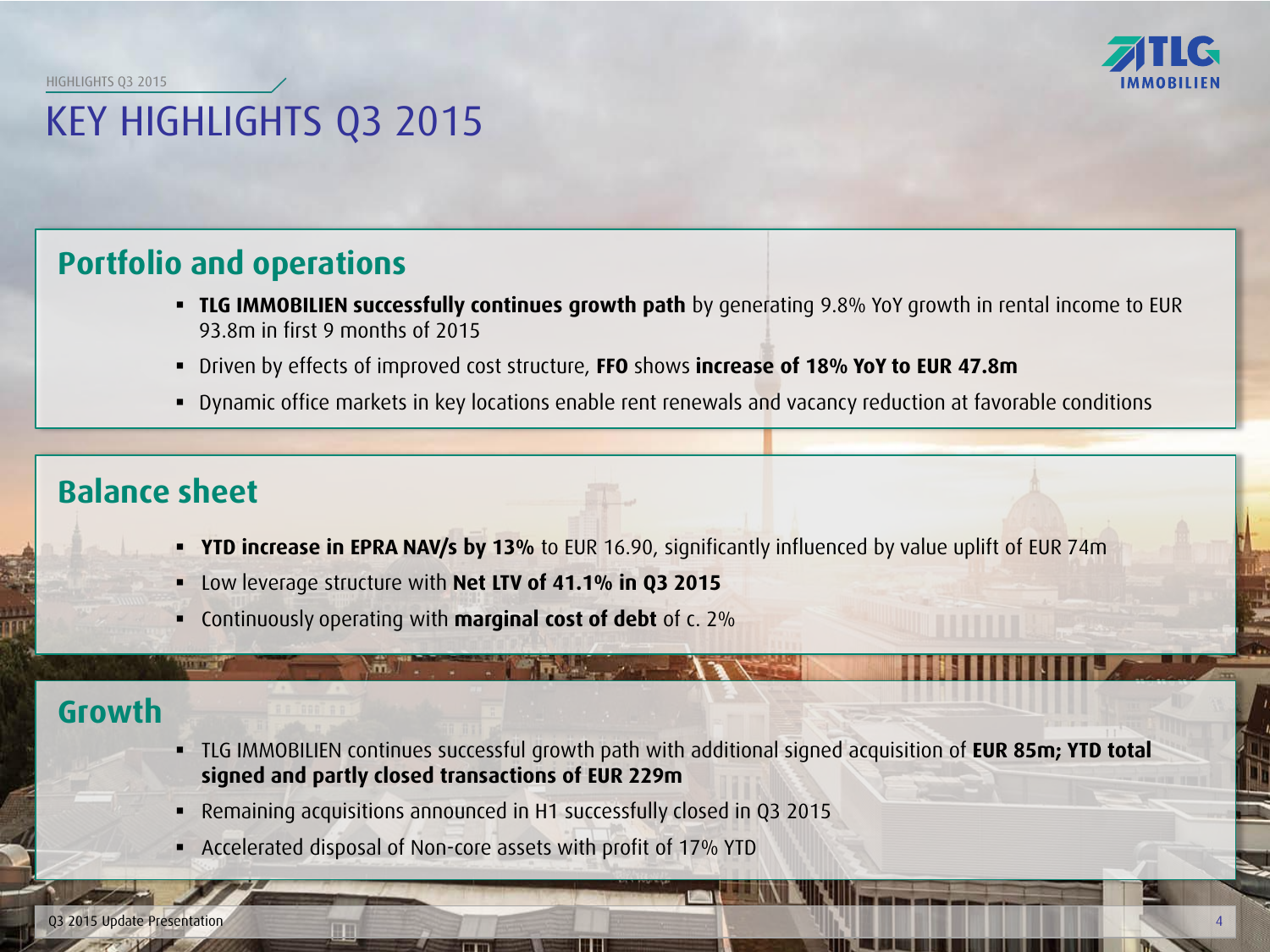

1 Highlights Q3 2015 **2 Portfolio** 3 Operations and Financials 4 Outlook 5 Appendix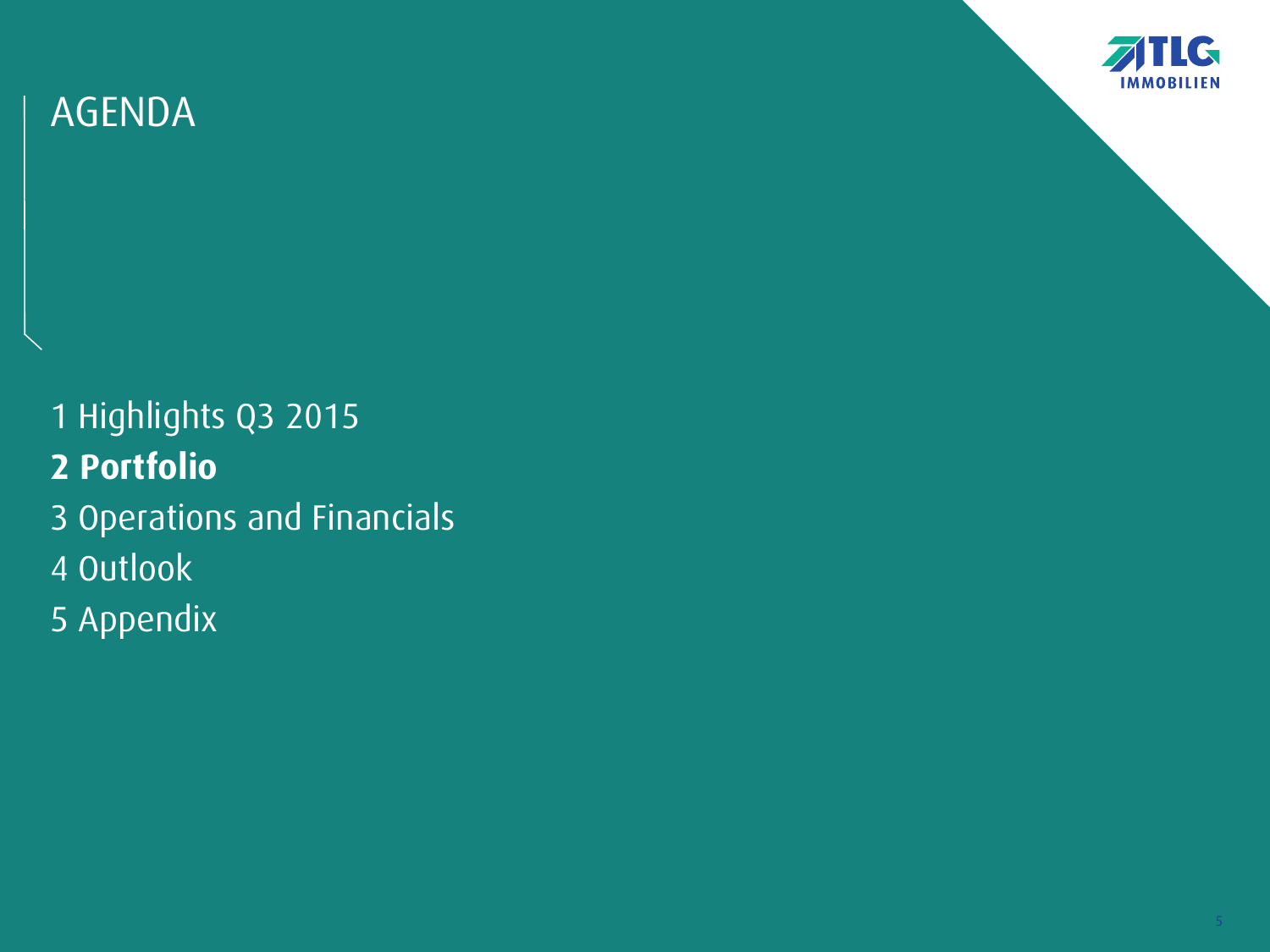**IMMOBILIEN** 

PORTFOLIO

# SIGNIFICANT PORTFOLIO GROWTH IN Q3 2015

### **TLG IMMOBILIEN portfolio as of 30 September 2015**



*Office Berlin*



*Retail Rostock*



| Hotel Dresden               |
|-----------------------------|
| Q3 2015 Update Presentation |

|                                                 | <b>Office</b> | Retail | Hotel | Core<br>portfolio | Non-core<br>portfolio | <b>Total</b><br>30 Sep 15 | <b>Total</b><br>31 Dec 14 | Change      |
|-------------------------------------------------|---------------|--------|-------|-------------------|-----------------------|---------------------------|---------------------------|-------------|
| IFRS portfolio value (EUR m)                    | 604.8         | 864.1  | 206.6 | 1,675.5           | 91.5                  | 1,767.0                   | 1,526.0                   | $+15.8%$    |
| <b>Properties (number)</b>                      | 49            | 278    | 5     | 332               | 115                   | 447                       | 460                       | -13 units   |
| Annualised in-place rent (EUR m) <sup>(1)</sup> | 41.8          | 68.1   | 12.6  | 122.5             | 10.9                  | 133.4                     | 118.9                     | $+12.2%$    |
| In-place rental yield $(\%)^{(2)}$              | 7.0           | 7.9    | 5.9   | 7.3               | 11.9                  | 7.5                       | 7.8                       | $-0.3 p.p.$ |
| EPRA Vacancy Rate (%)                           | 6.3           | 1.8    | 1.1   | 3.3               | 14.7                  | 4.2                       | 3.9                       | $+0.3p.p.$  |
| <b>WALT</b> (years)                             | 5.2           | 6.0    | 15.4  | 6.7               | 5.9                   | 6.7                       | 7.4                       | $-0.7$ yrs  |
| Average rent (EUR/sqm)                          | 9.54          | 9.74   | 14.04 | 9.98              | 3.74                  | 8.79                      | 8.38                      | $+4.9%$     |

**IFRS portfolio value development**  in EUR million

Q3 2014

*Annual growth +15.3%*



#### **Annualised net rent development**

in EUR million



*(1) Without net rent of (TLG IMMOBILIEN) owner-occupied properties which amounts to EUR 0.9m* 6

*(2) Rental yield = Annualised net rent including (TLG IMMOBILIEN) owner-occupied properties / Market values*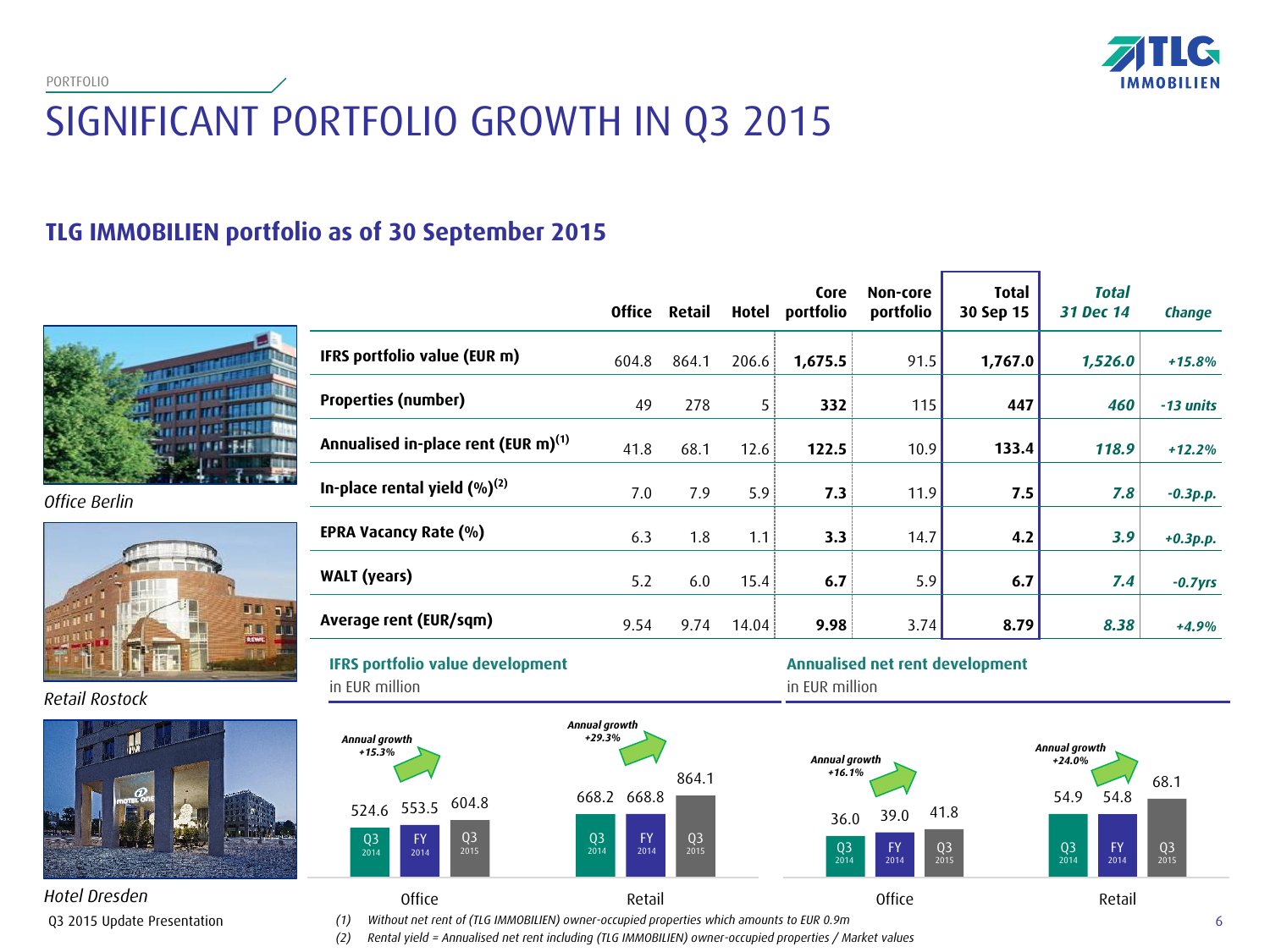

STABLE DEVELOPMENT OF MAJOR KEY METRICS

### **Q3 Y-on-Y metrics within Core portfolio influenced by positive like-for-like development and acquired properties**

#### **Annualised in-place rent**

in EUR million

PORTFOLIO



**EPRA Vacancy Rate**



*Like-for-like development*



**WALT**



Q3 2015 Update Presentation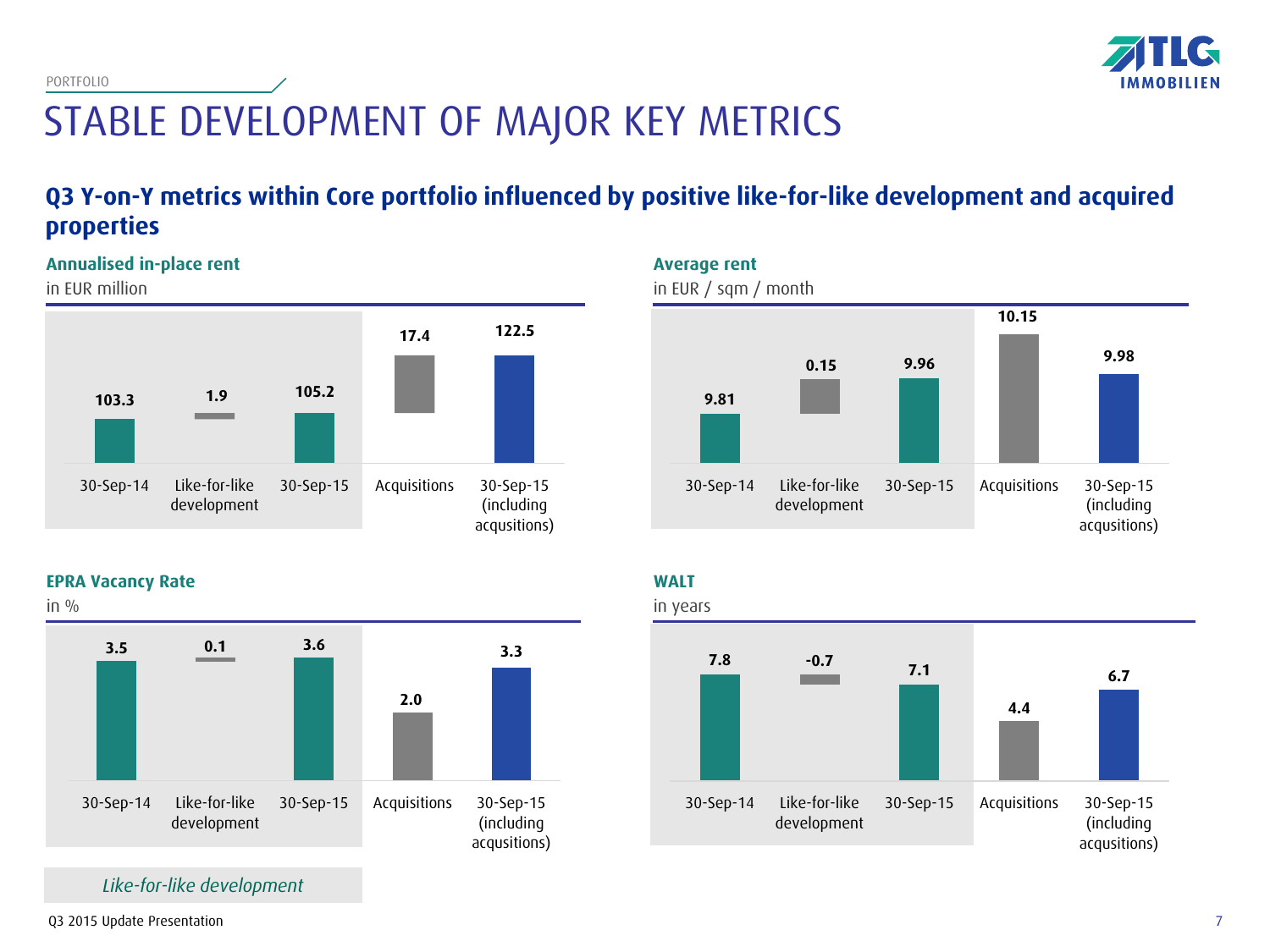PORTFOLIO



# SNAPSHOT: TLG IMMOBILIENS'S BERLIN OFFICE PORTFOLIO

### **TLG IMMOBILIEN's Berlin office portfolio benefits from splendid local market environment**

#### **Berlin office market – facts and figures 9M 2015 TLG IMMOBILIEN Berlin office portfolio**

**Development of average rents** in EUR / sqm / month



#### **Development of sqm turnover**

in sqm



#### *+20%* Take-up largely influenced by tech and media companies

 Only 33,000 sqm of speculative office supply in 2015





#### **Development of sqm turnover**

in thsd. sqm



Rental contracts signed after Q3-2015 Rental contracts signed 2014 till Q3-2015 Rental contract renewals 2014 till Q3-2015

> Total NLA Berlin office portfolio of c.160,000 sqm as of 30-Sep-2015

#### **Development of Vacancy Rate Development of EPRA Vacancy Rate**



Q3 2015 Update Presentation

*Source: "Savills Büromarktbericht Berlin 1-3. Quartal 2015"*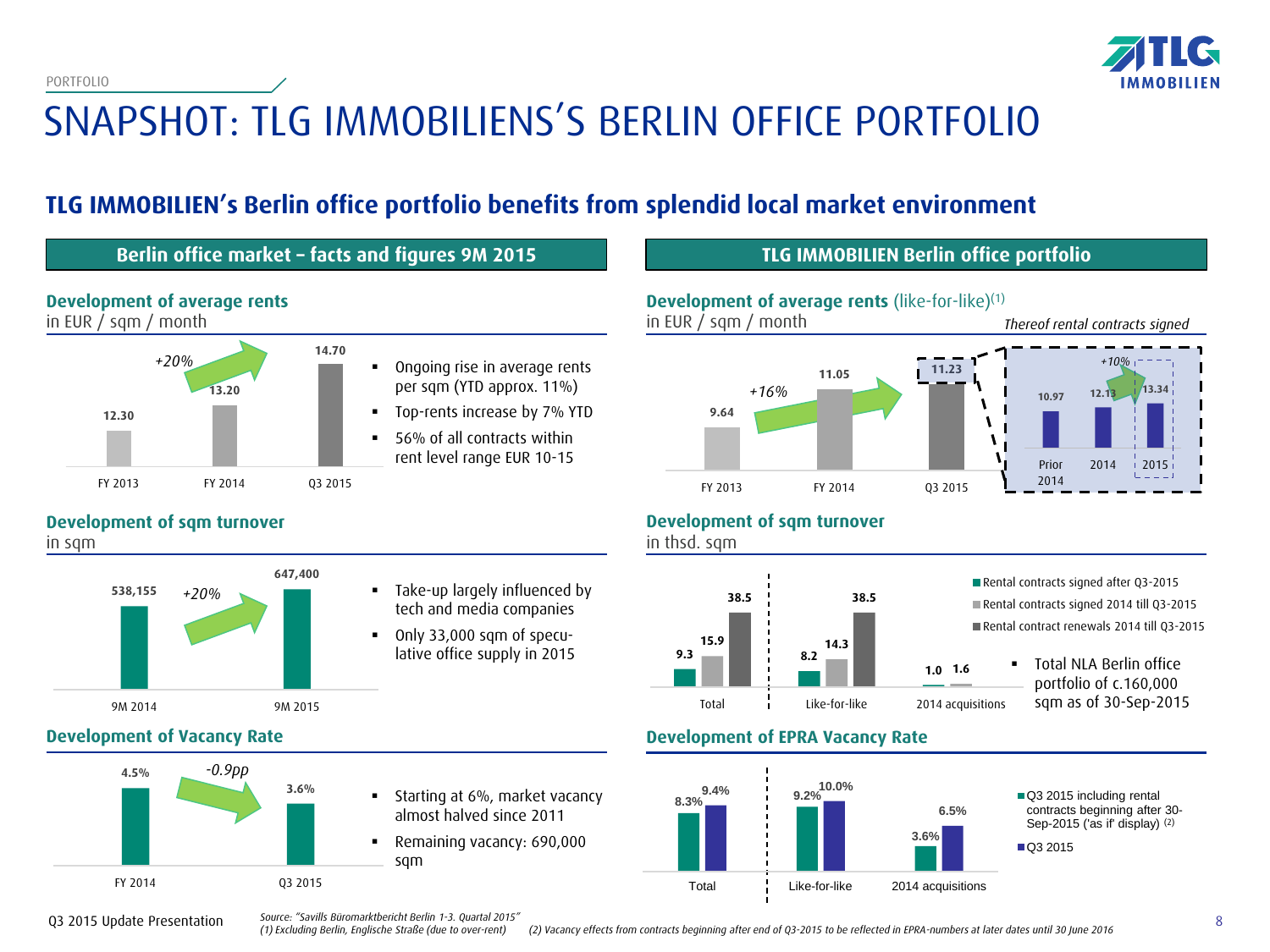

# UPDATE ON RECENT ACQUISITION

### **Further delivery on the growth track: Acquisition of the office portfolio 'Blue Five'**

#### **Description**

**Key metrics**

- Acquisition consists of 8 properties (7 offices and 1 hotel)
- Portfolio comprises c. 70,000 sqm NLA across 7 cities, mostly in eastern Germany
- Largest properties in excellent core CBD locations of Berlin, Leipzig and Dresden (approx. 70% of total value)
- Stable cash-flows from good tenant mix in combination with upside potential from under-rent situations and vacancy reduction
- Properties in Stuttgart and Essen for the time being flagged as 'Non-core'

| Total investment      | EUR 84.6m                    |
|-----------------------|------------------------------|
| Date of signing       | 12 Nov 2015                  |
| Annual net rent       | <b>EUR 5.6m</b>              |
| In-place rental yield | 6.6%                         |
| <b>WALT</b>           | 5.8 years                    |
| EPRA Vacancy Rate     | 12.5%                        |
| Top tenants           | BlmA, gsub,<br>DAK, Marriott |

#### **Geographical split**



Stuttgart (Office)

Q3 2015 Update Presentation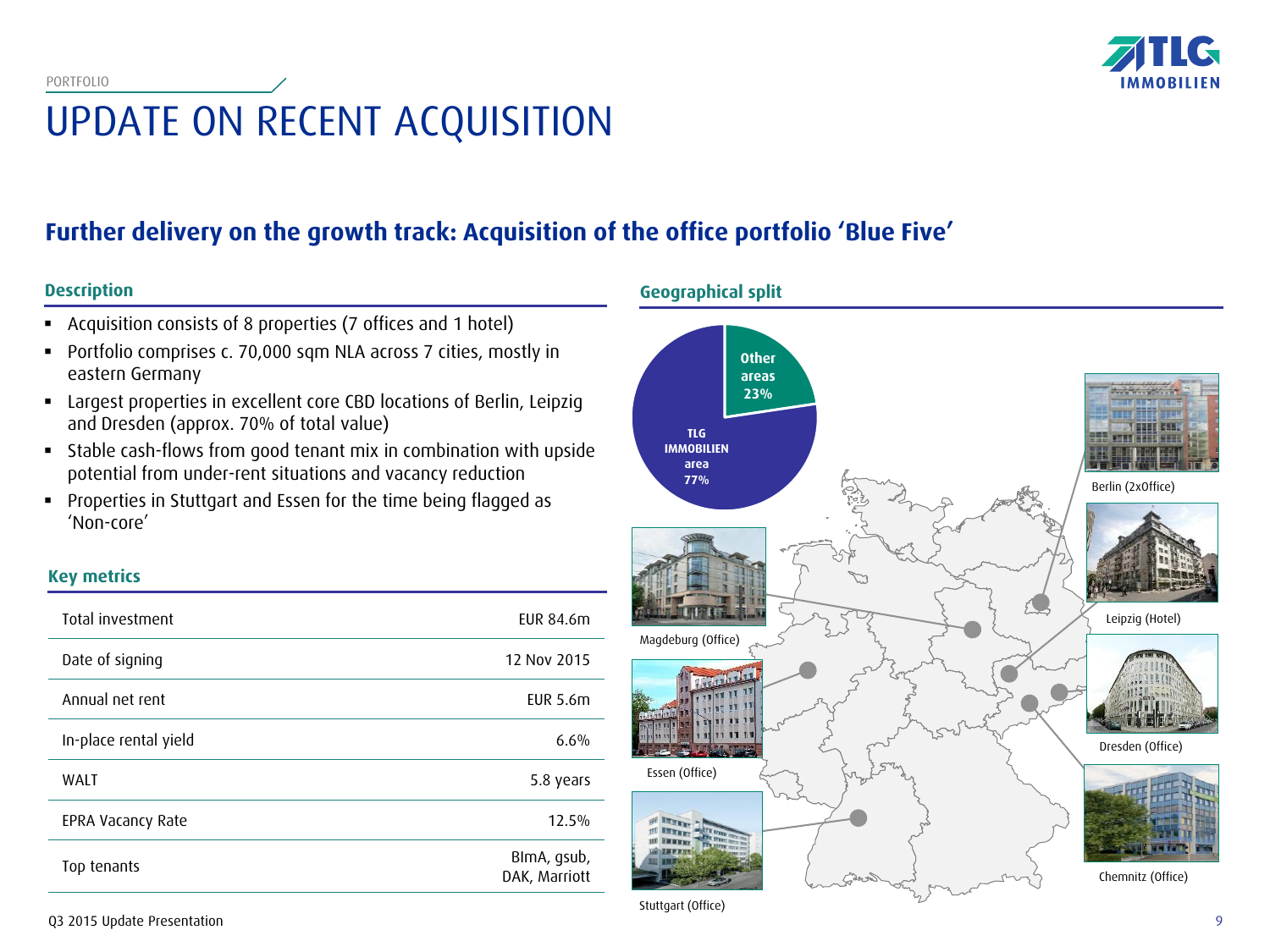

### **Non-core disposals driving net income and enabling further enhancement of platform efficiency**

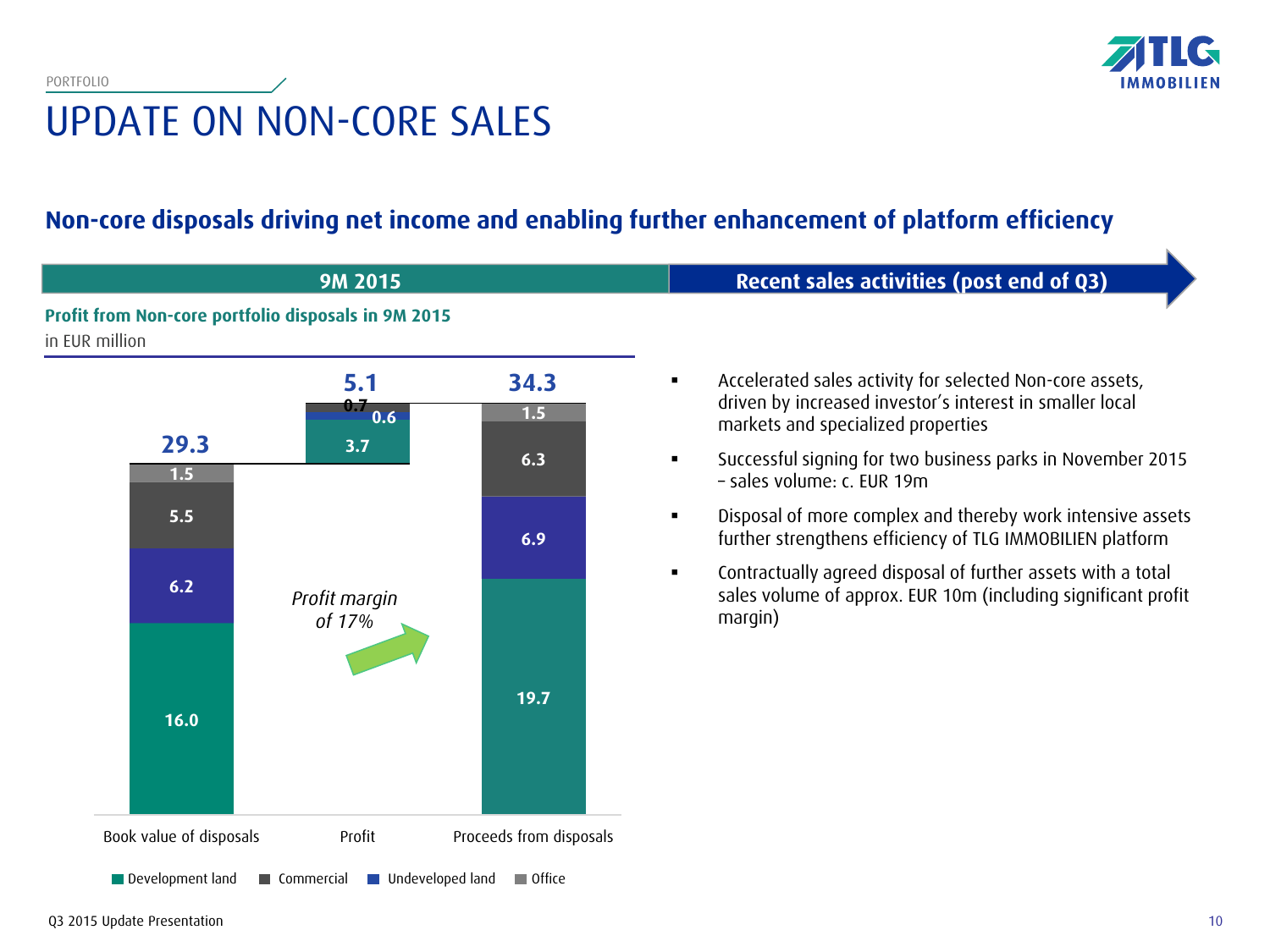PORTFOLIO



# IFRS PORTFOLIO VALUE INCREASE BY 16% IN 2015 YTD

**IFRS portfolio fair value reconciliation** in EUR million

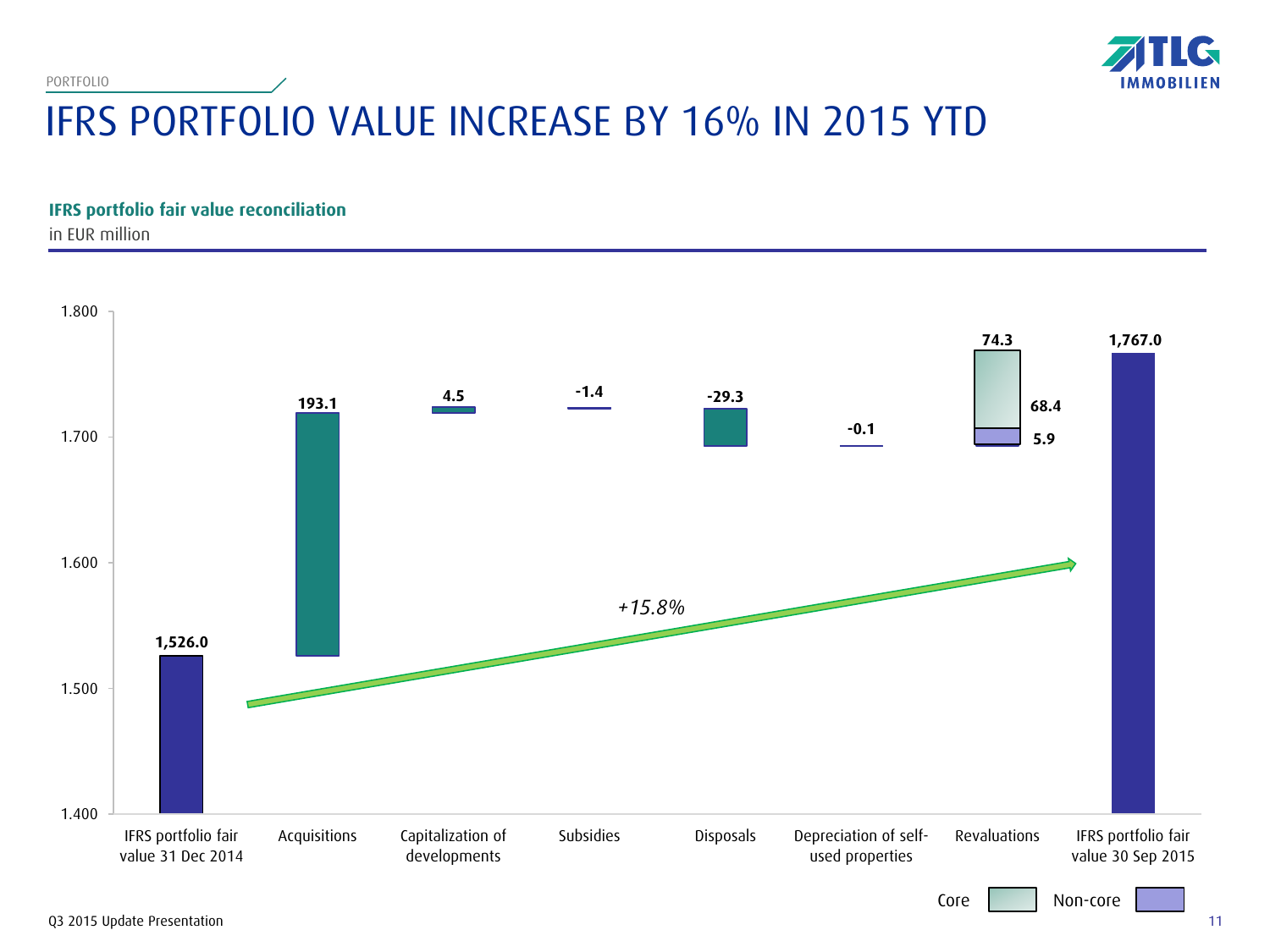

1 Highlights Q3 2015 2 Portfolio **3 Operations and Financials** 4 Outlook 5 Appendix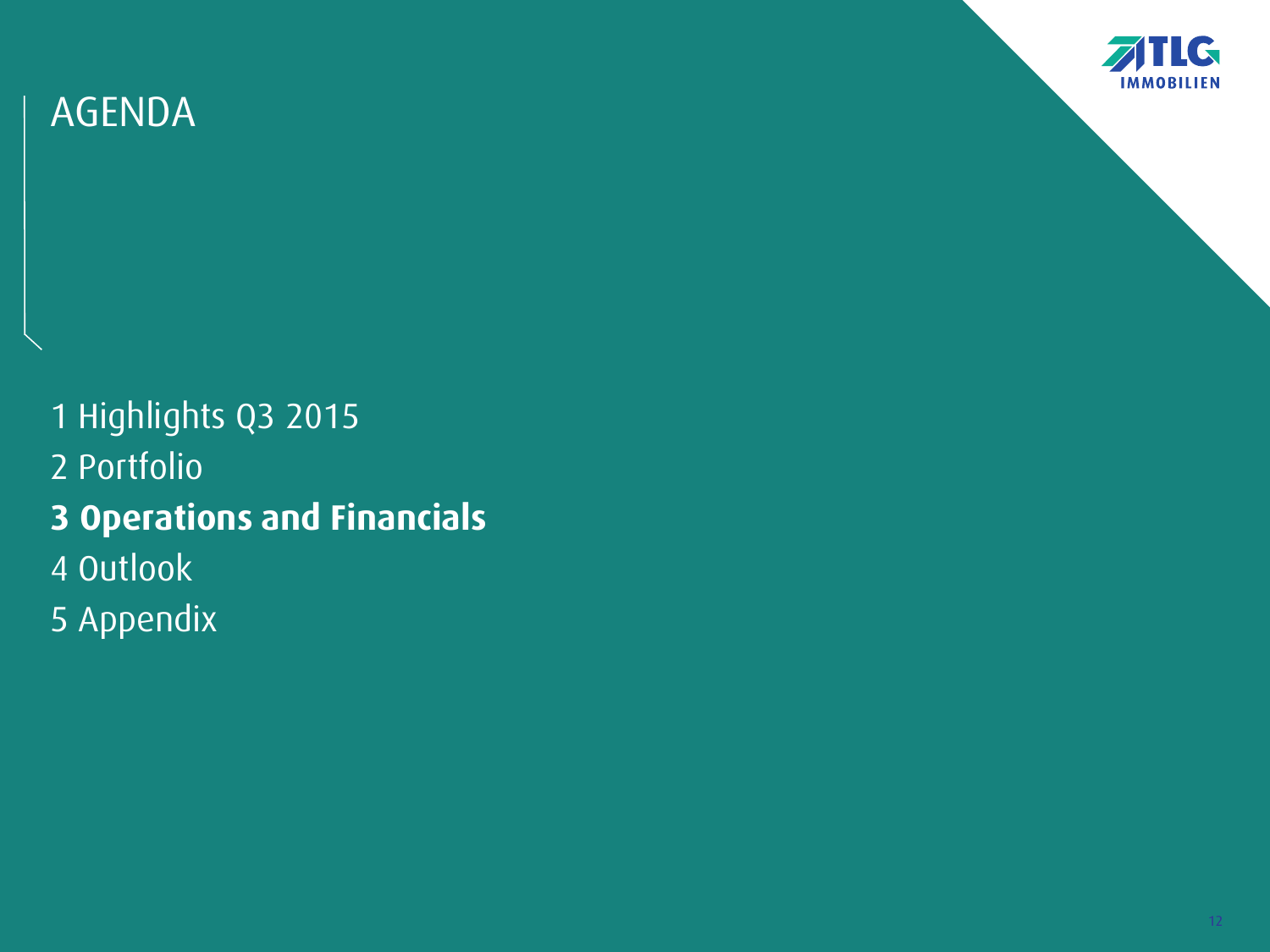

## IMPROVEMENT IN KEY FINANCIAL METRICS Y-ON-Y

#### **Key metrics**

in EUR million

|                                      | <b>9M 2015</b> | <b>9M 2014</b> | <b>Comparison</b> |
|--------------------------------------|----------------|----------------|-------------------|
| <b>Rental income</b>                 | 93.8           | 85.4           | $+9.8%$           |
| <b>NOI</b>                           | 82.4           | 76.0           | $+8.4%$           |
| FF <sub>0</sub>                      | 47.8           | 40.4           | $+18.3%$          |
| FFO/s (EUR)                          | 0.78           | 0.78           | $+0.0%$           |
| In-place rental yield <sup>(1)</sup> | 7.5%           | 7.7%           | $-0.2$ pp         |

|                             | Q3 2015 | <b>Dec 2014</b> | <b>Comparison</b> |  |
|-----------------------------|---------|-----------------|-------------------|--|
| <b>IFRS portfolio value</b> | 1,767.0 | 1,526.0         | $+15.8%$          |  |
| <b>EPRA NAV/s (EUR)</b>     | 16.90   | 14.91           | $+13.3%$          |  |
| <b>Net LTV</b>              | 41.1%   | 40.3%           | $+0.8$ pp         |  |

*(1) Based on annualised in-place rent* 



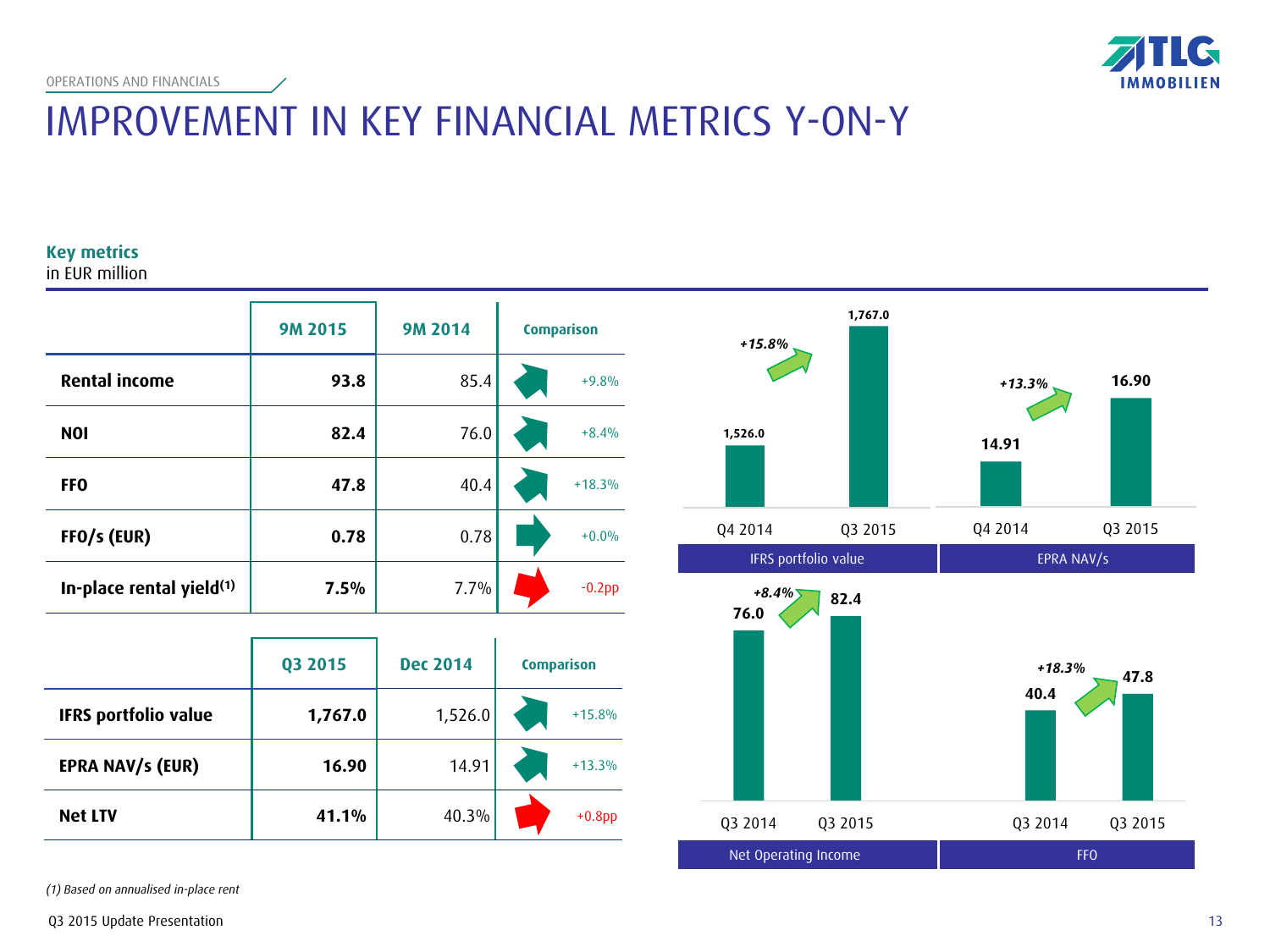# SOLID EARNINGS INCREASE IN 9M 2015

#### **Income Statement Comments**

| in EUR million                                       |                         | <b>9M 2015</b> | 9M 2014 |
|------------------------------------------------------|-------------------------|----------------|---------|
| <b>Rental income</b>                                 |                         | 93.8           | 85.4    |
| Net operating income from letting activities         | $\mathbf{1}$            | 82.4           | 76.0    |
| Result from the remeasurement of investment property | $\overline{2}$          | 74.3           | 47.2    |
| Results from the disposals of investment property    |                         | 4.5            | 2.2     |
| Results from the disposals of real estate inventory  |                         | 0.6            | 5.9     |
| Other operating income                               | $\overline{\mathbf{3}}$ | 4.6            | 8.9     |
| Personnel expenses                                   | $\overline{4}$          | (9.2)          | (11.9)  |
| Depreciation                                         |                         | (0.6)          | (1.0)   |
| Other operating expenses                             | $\overline{5}$          | (4.9)          | (7.4)   |
| Earnings before interest and taxes (EBIT)            |                         | 151.7          | 119.9   |
| Net interest                                         | $6\phantom{1}6$         | (17.3)         | (17.9)  |
| Other financial result                               | $\overline{7}$          | (0.2)          | (2.1)   |
| Earnings before taxes (EBT)                          |                         | 134.2          | 99.9    |
| Income taxes                                         |                         | (33.8)         | (31.5)  |
| <b>Net income</b>                                    |                         | 100.4          | 68.5    |
| Other comprehensive income (OCI)                     |                         | 1.3            | (8.5)   |
| <b>Total comprehensive income</b>                    |                         | 101.7          | 60.0    |

 Increase in 8.4% NOI from letting activities **1** mainly related to the acquisition of new properties

**IMMOBILIEN** 

- Positive remeasurement due to favorable **2** market conditions, furthermore low EPRA Vacancy Rate and long WALT
- 9M 2015 mainly includes EUR 1.5m reversal of **3** bad debt allowances, EUR 1.4m insurance gains
- Decrease in personnel expenses as a result of **4**successful restructuring
- Decrease mainly due to IPO expenses in 2014 **5** and the reversal of provisions in 2015 amounting EUR 1.3m (legal issue)
- Relative decrease of interest costs due to loan **6** refinancing despite increase in financial liabilities
- Q3 2014 number includes remeasurement of **7** interest rate hedges without an effective hedging relationship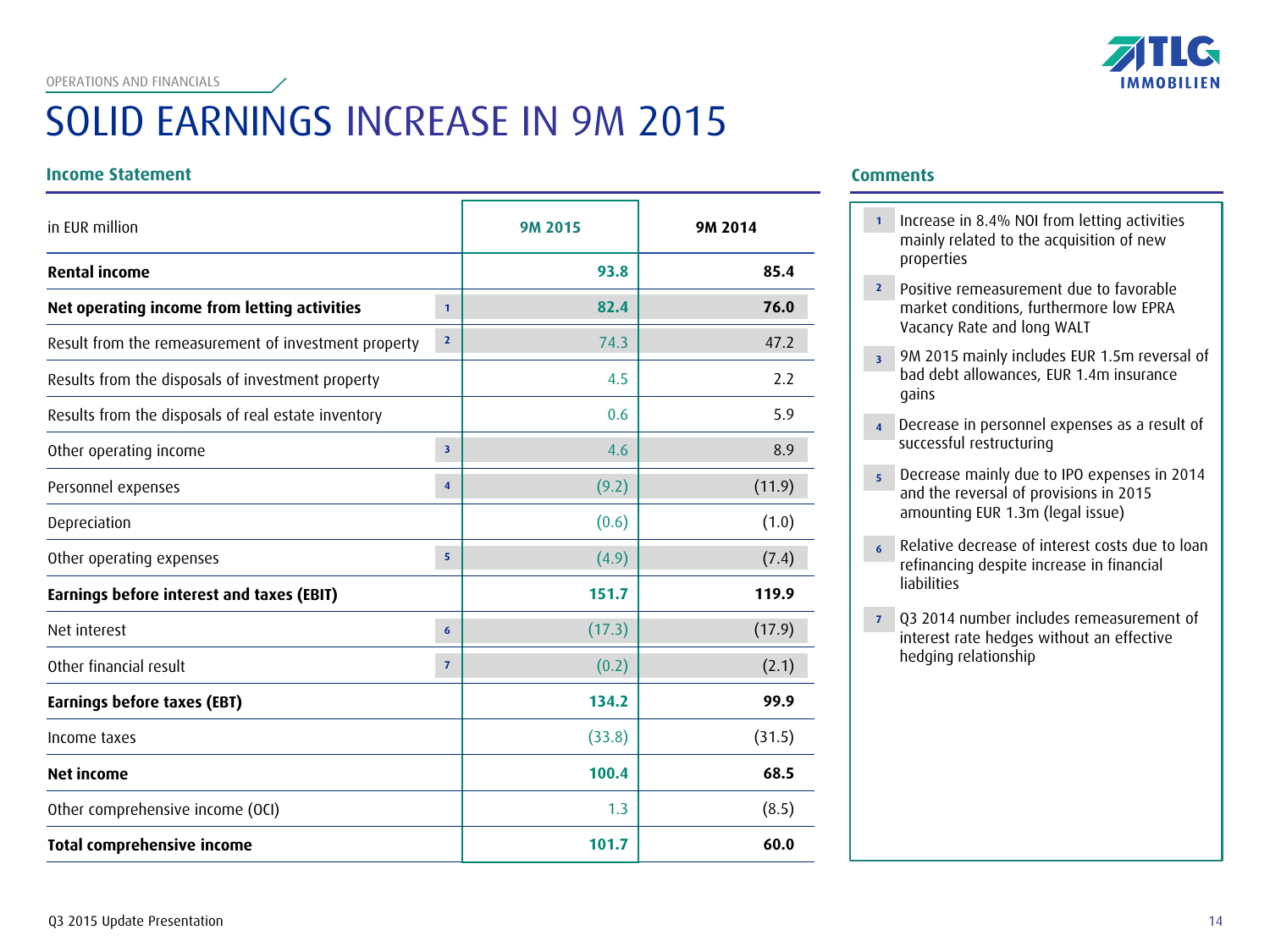

# STRONG BALANCE SHEET AS PLATFORM FOR GROWTH

#### **Balance Sheet Comments**

| in EUR million                                    |                         | 30 Sep 2015 | 31 Dec 2014 |
|---------------------------------------------------|-------------------------|-------------|-------------|
| <b>Non-current assets</b>                         |                         | 1,783.2     | 1,525.2     |
| Investment property (including advance payments)  | $\mathbf{1}$            | 1,756.5     | 1,495.5     |
| Property, plant and equipment                     |                         | 10.4        | 14.1        |
| Other non-current assets                          |                         | 13.3        | 12.6        |
| Deferred tax assets                               |                         | 2.9         | 3.0         |
| <b>Current assets</b>                             |                         | 63.9        | 212.8       |
| Real estate inventory                             |                         | 1.1         | 1.5         |
| Receivables and other current assets              |                         | 12.7        | 36.7        |
| Cash and cash equivalents                         |                         | 48.6        | 152.6       |
| Non-current assets classified as held for sale    |                         | 1.5         | 22.0        |
| <b>Total assets</b>                               |                         | 1,847.1     | 1,738.0     |
| <b>Equity</b>                                     | $\overline{2}$          | 835.8       | 748.0       |
| <b>Liabilities</b>                                |                         | 1,011.3     | 990.0       |
| <b>Non-current liabilities</b>                    |                         | 951.1       | 909.1       |
| Non-current liabilities to financial institutions | $\overline{3}$          | 740.5       | 731.1       |
| Provisions and other non-current liabilities      |                         | 25.4        | 27.6        |
| Deferred tax liabilities                          | $\overline{4}$          | 185.2       | 150.5       |
| <b>Current liabilities</b>                        |                         | 60.2        | 80.9        |
| Current liabilities to financial institutions     | $\overline{\mathbf{3}}$ | 34.8        | 39.3        |
| <b>Tax liabilities</b>                            |                         | 2.7         | 9.6         |
| Other current provisions                          |                         | 2.7         | 5.7         |
| Trade payables                                    |                         | 14.6        | 13.9        |
| Other current liabilities                         |                         | 5.3         | 12.4        |
| <b>Total equity and liabilities</b>               |                         | 1,847.1     | 1,738.0     |

- Change in investment property in 9M 2015 **1** mainly driven by acquisitions (EUR 193.1m) and fair value adjustments (EUR 74.3m)
- Equity increased by 11.7% (ratio 45.2%), though dividend payout of EUR 15.3m in June 2015 **2**
- Y-on-Y stable financing volume, however increase since last quarter as a result of new acquisition-based financing **3**
- Increase in deferred tax liabilities mainly driven by positive result from the remeasurement of investment property of EUR 74.3m **4**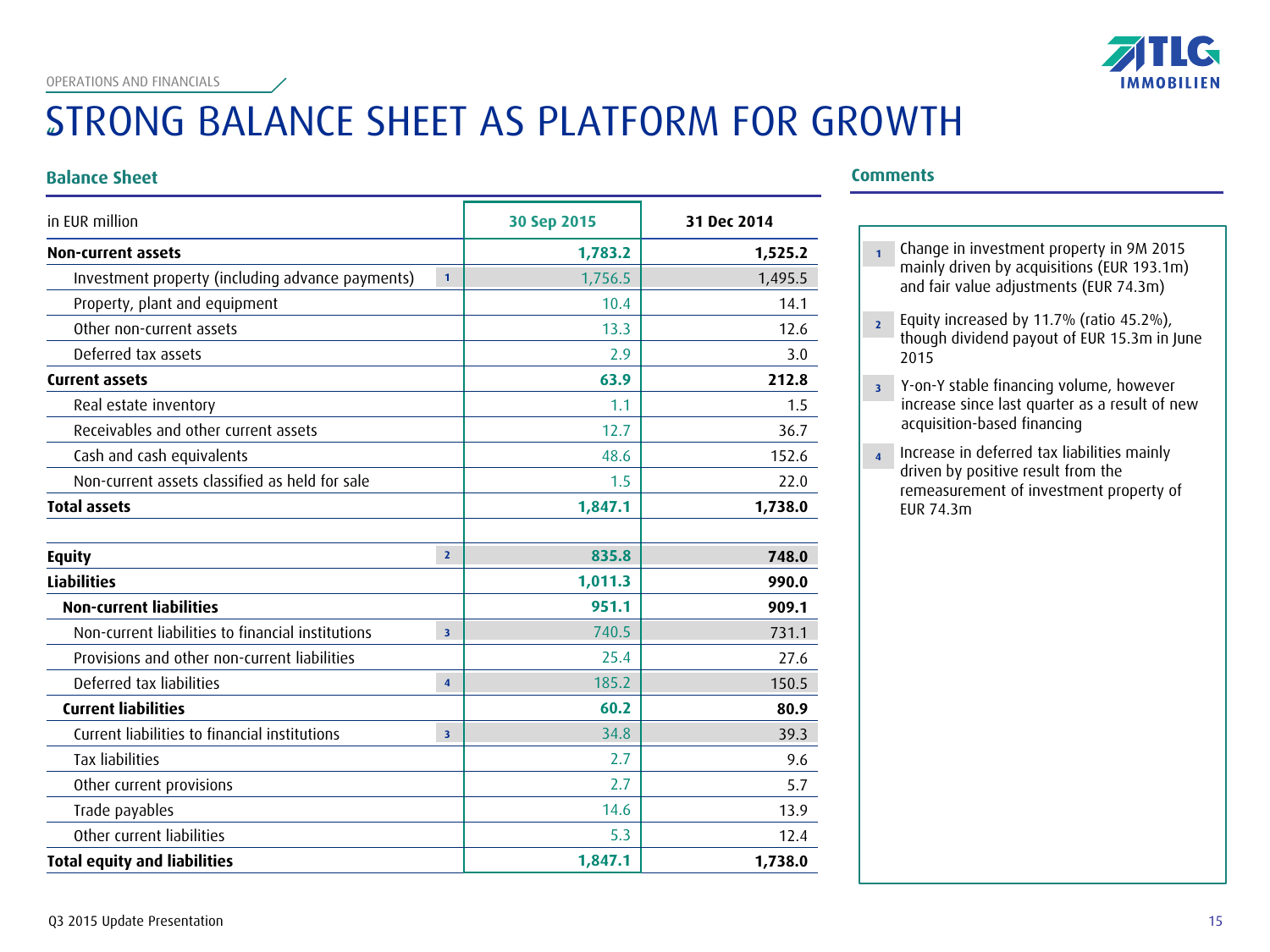

# FFO BRIDGE 9M 2015, RESULTING IN FFO OF EUR 48M

#### **FFO Reconciliation 9M 2015 / 9M 2014**

in EUR million

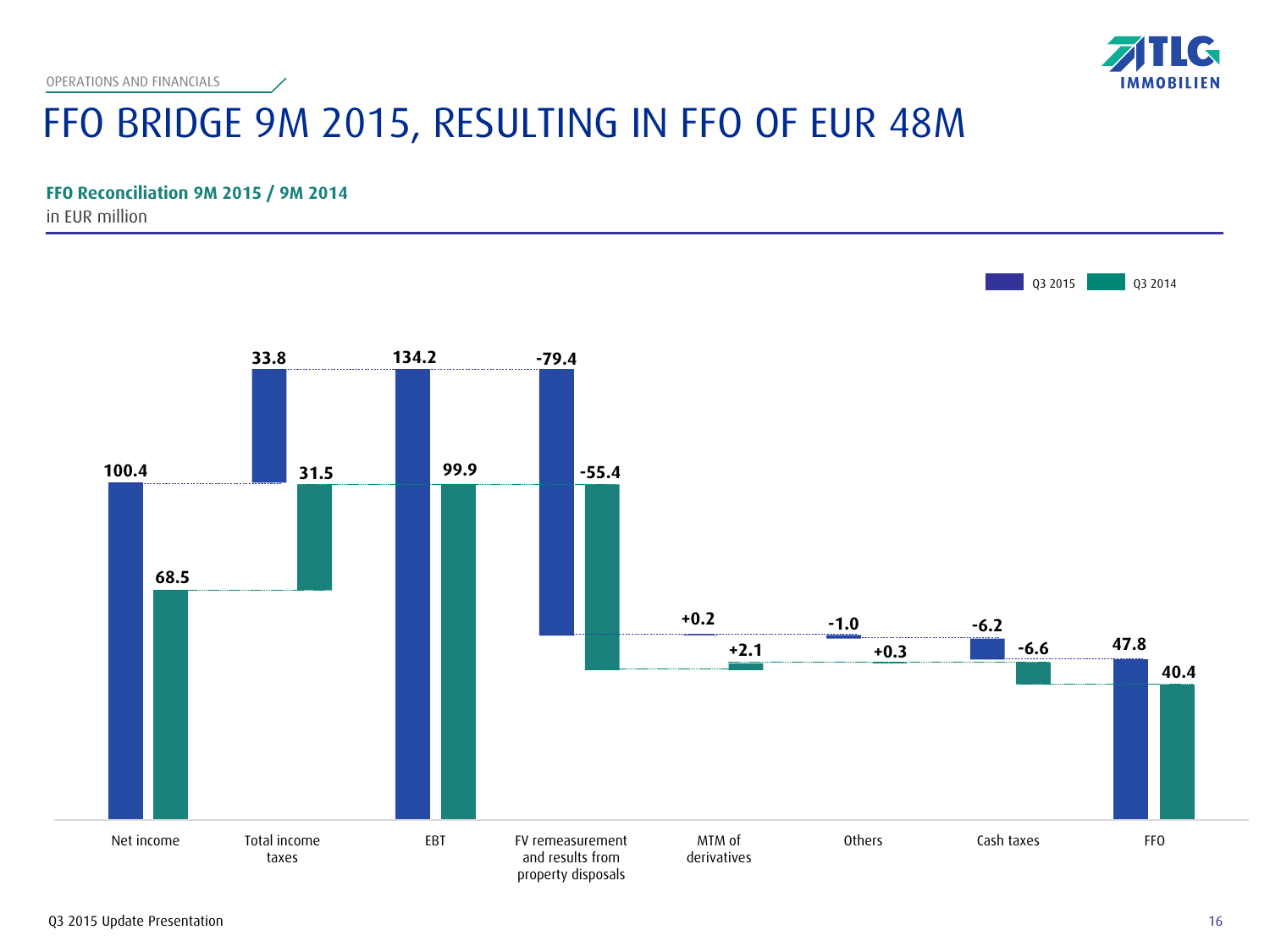

# EPRA COST RATIO DEVELOPMENT

### **Ongoing reduction of EPRA Cost Ratios**



- Ongoing reduction of EPRA Cost Ratios (including and excluding direct vacancy costs)
- Decrease driven by increase in rental income as well as lower personnel expenses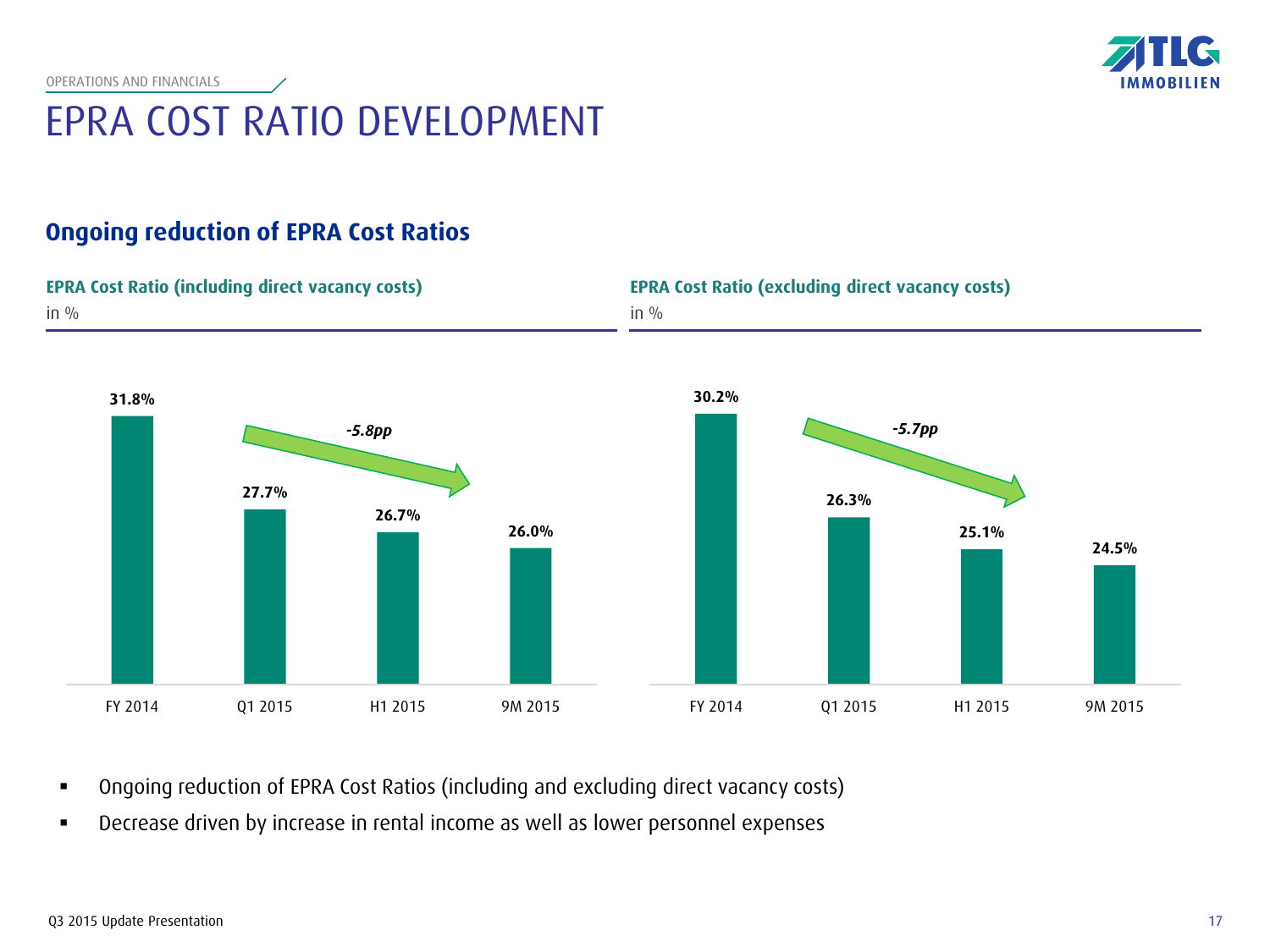**EPRA NAV Q3 2015 reconciliation**



# EPRA NAV GROWTH DRIVING NAV/S TO EUR 16.90

in EUR million (1) 30-Sep-15 **833.1 1,036.1 6.0 15.9 182.4 -1.2** Book Equity Fair value adjustments, PP&E and inventories Net derivative position Net deferred taxes Goodwill EPRA NAV 30-Sep-15

### **Comments** Since Q4 2014 **strong increase in EPRA NAV per share by 13%** from EUR 14.91 to EUR 16.90

 Growth in EPRA NAV **mainly driven by increase in remeasurement in investment properties and strong profit generation**



*(1) Adjusted for non-controlling interests*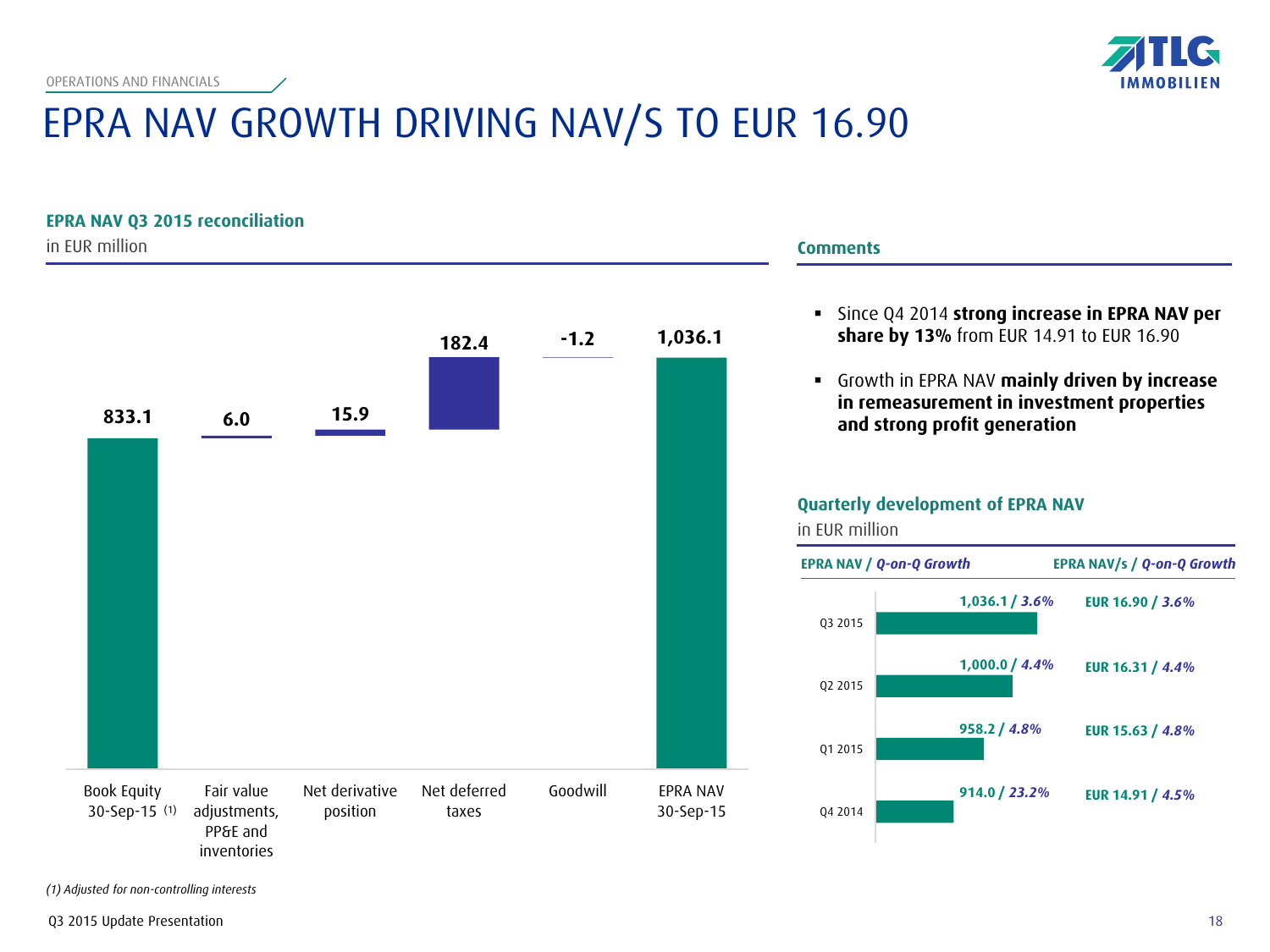

# FOCUS ON FUNDAMENTAL VALUE CREATION IN 9M 2015

**Dividend per share (EUR)**



31-Dec-14 30-Sep-15

- *Aggregate shareholder value growth of EUR 2.24 per share generated in 2015 YTD*
- *Equal to 15%(1) 9M return, based on EPRA NAV/s at the beginning of 2015*

*<sup>(1)</sup> 9M growth of EUR 2.24 per share (EPRA NAV per share growth of EUR 1.99 plus dividend per share of EUR 0.25) divided by EPRA NAV per share as of 31 Dec 2014*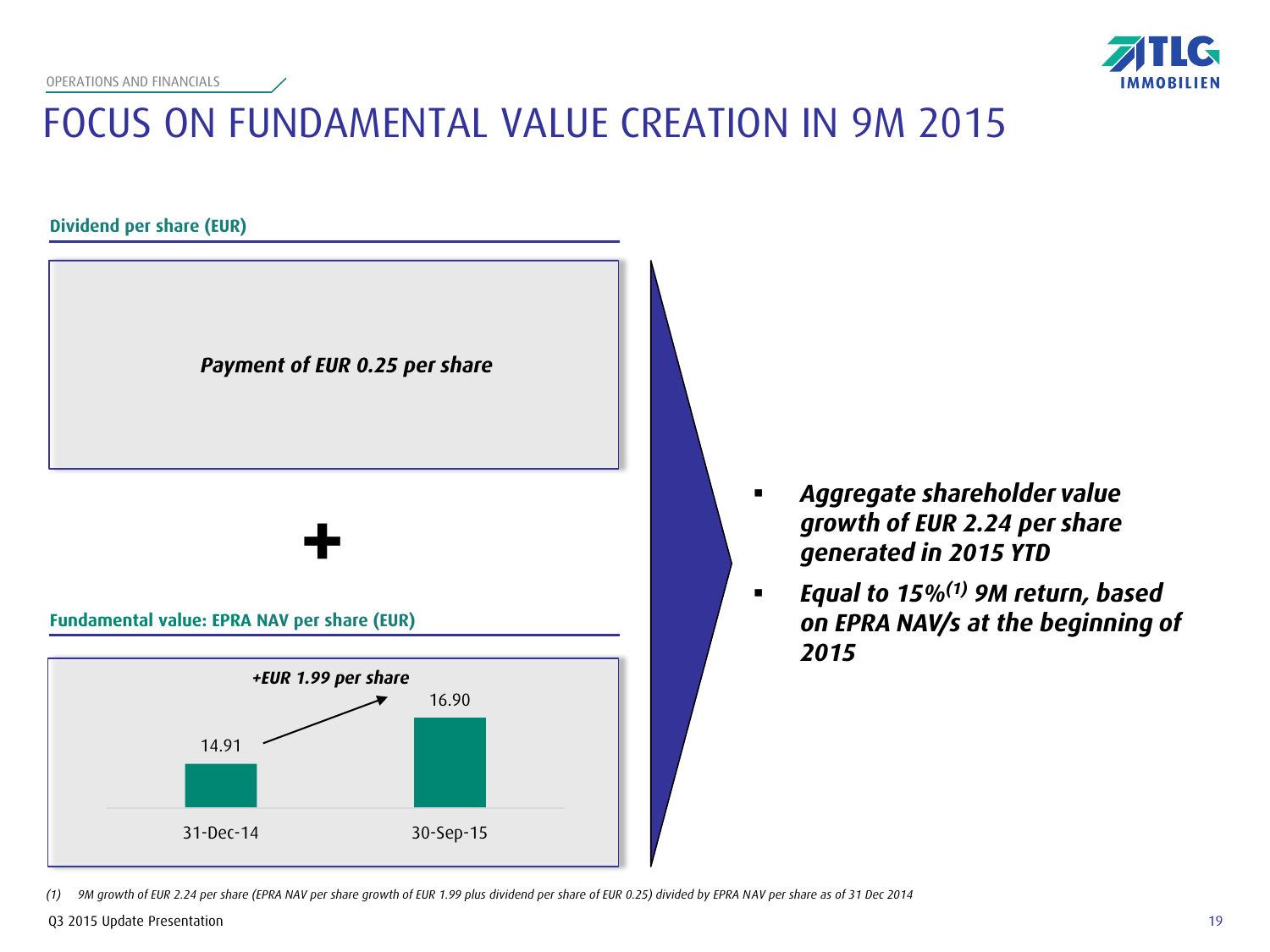

# UNCHANGED: CONSERVATIVE FINANCING STRUCTURE



*(1) Excluding regular amortisation payments*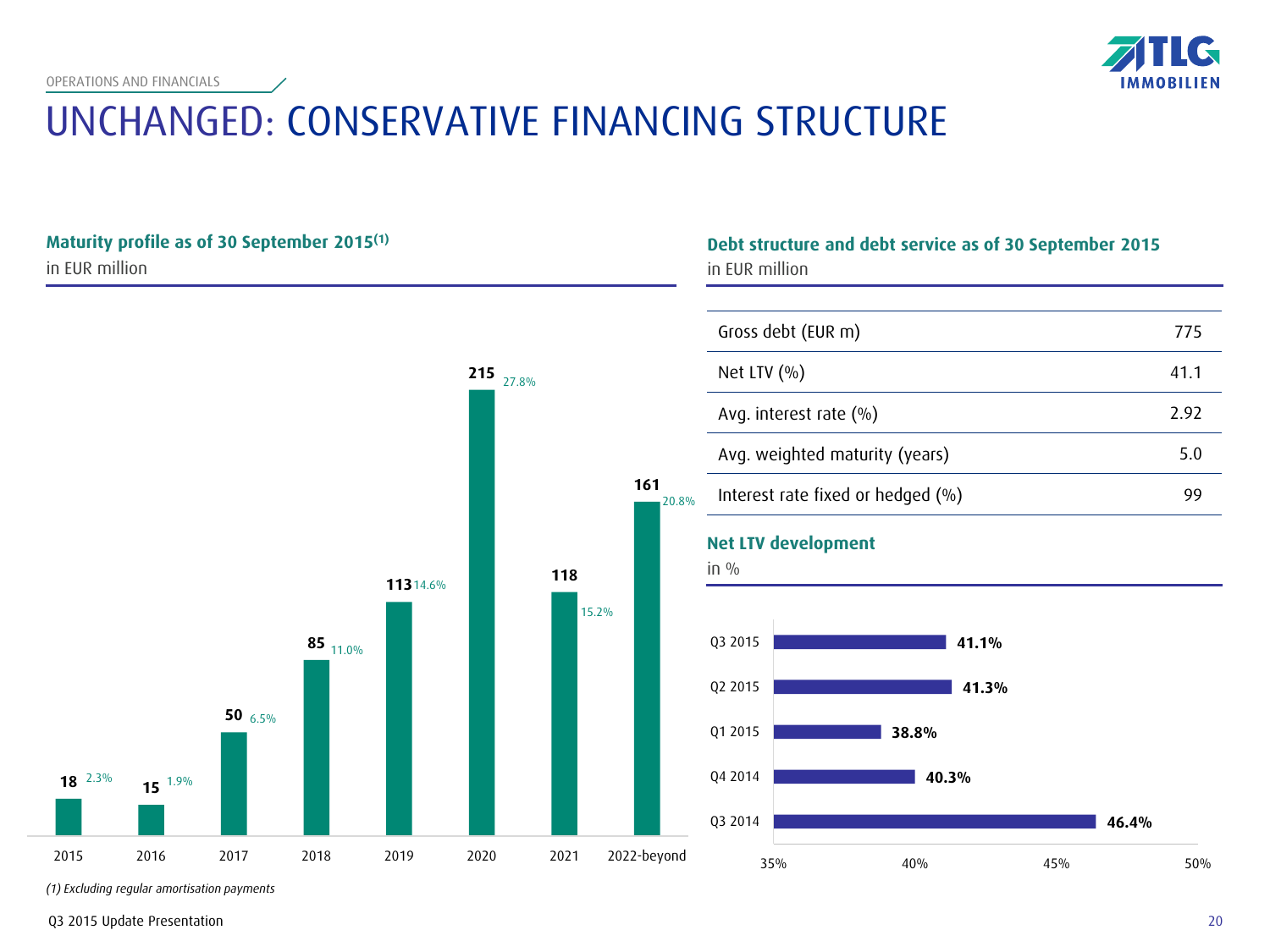

1 Highlights Q3 2015 2 Portfolio 3 Operations and Financials **4 Outlook** 5 Appendix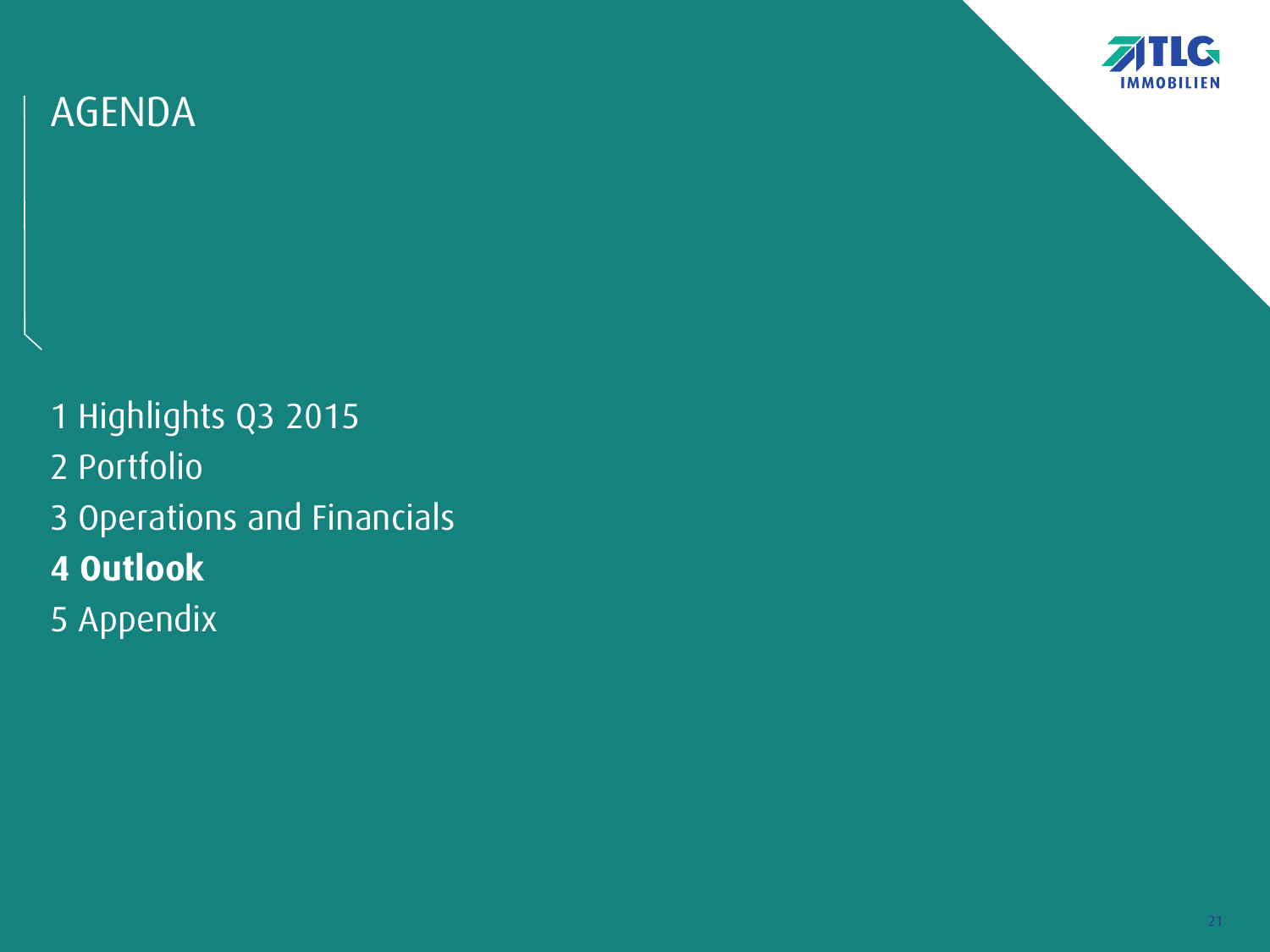### **OUTLOOK** OUTLOOK

- **Operations Rental revenues from newly acquired assets starting in 2016** 
	- Further expected letting results with positive impact on key metrics in 2016
	- Market environment should allow for enhancement of rent upside in recently acquired assets

### **Acquisitions**

- **•** Ongoing screening and execution of acquisition opportunities in line with portfolio strategy
- Strategic growth towards EUR 2bn portfolio size by 2017 ahead of plan

t tritten

 Confirmation of increased FFO guidance to approx. EUR 63m for FY 2015, reflecting the positive business development of YTD as well as successful acquisition results

**NAV**

**FFO**

 2015 NAV growth to be driven by secured earnings and further positive development of property values in current market environment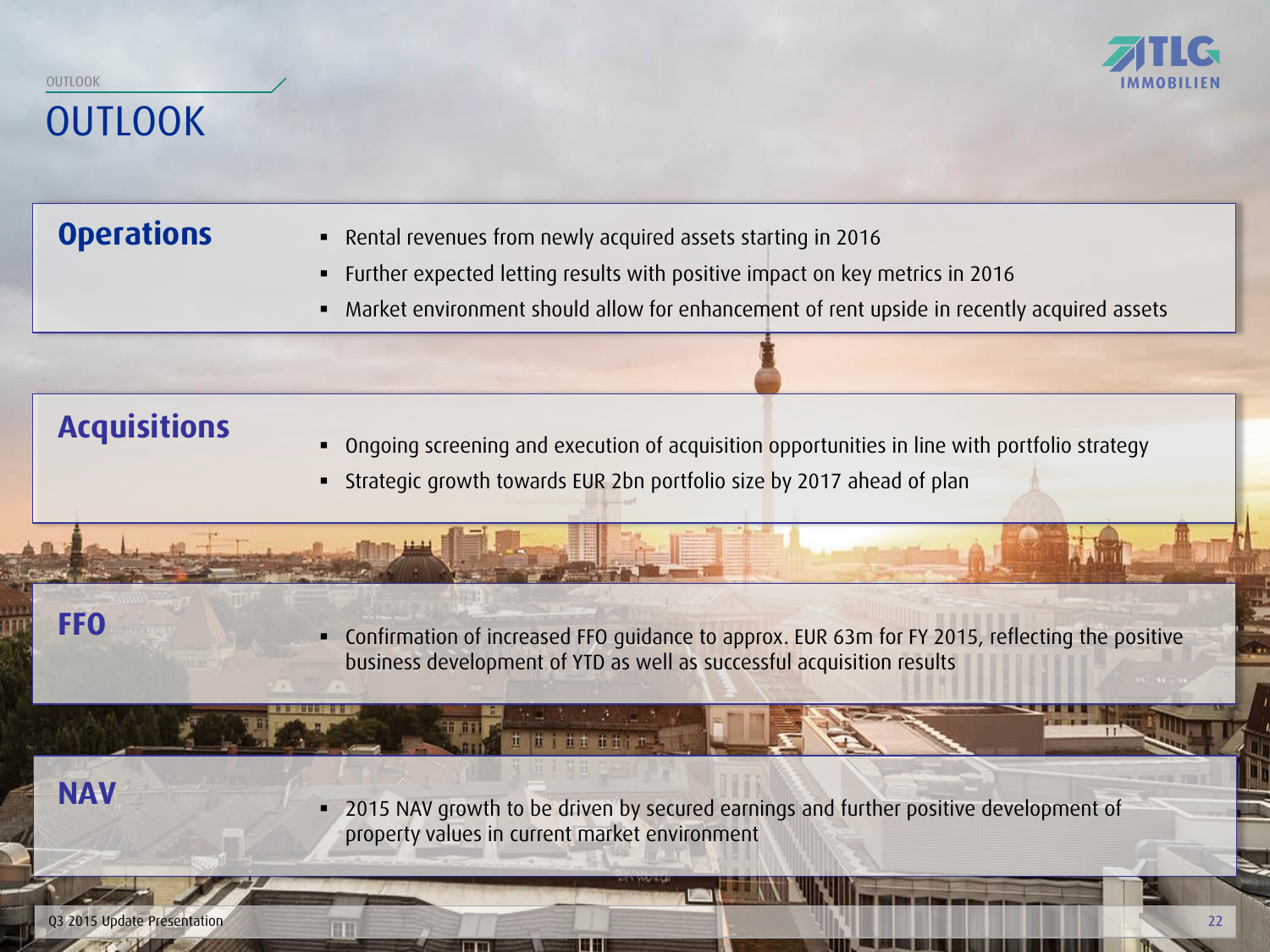

1 Highlights Q3 2015 2 Portfolio 3 Operations and Financials 4 Outlook **5 Appendix**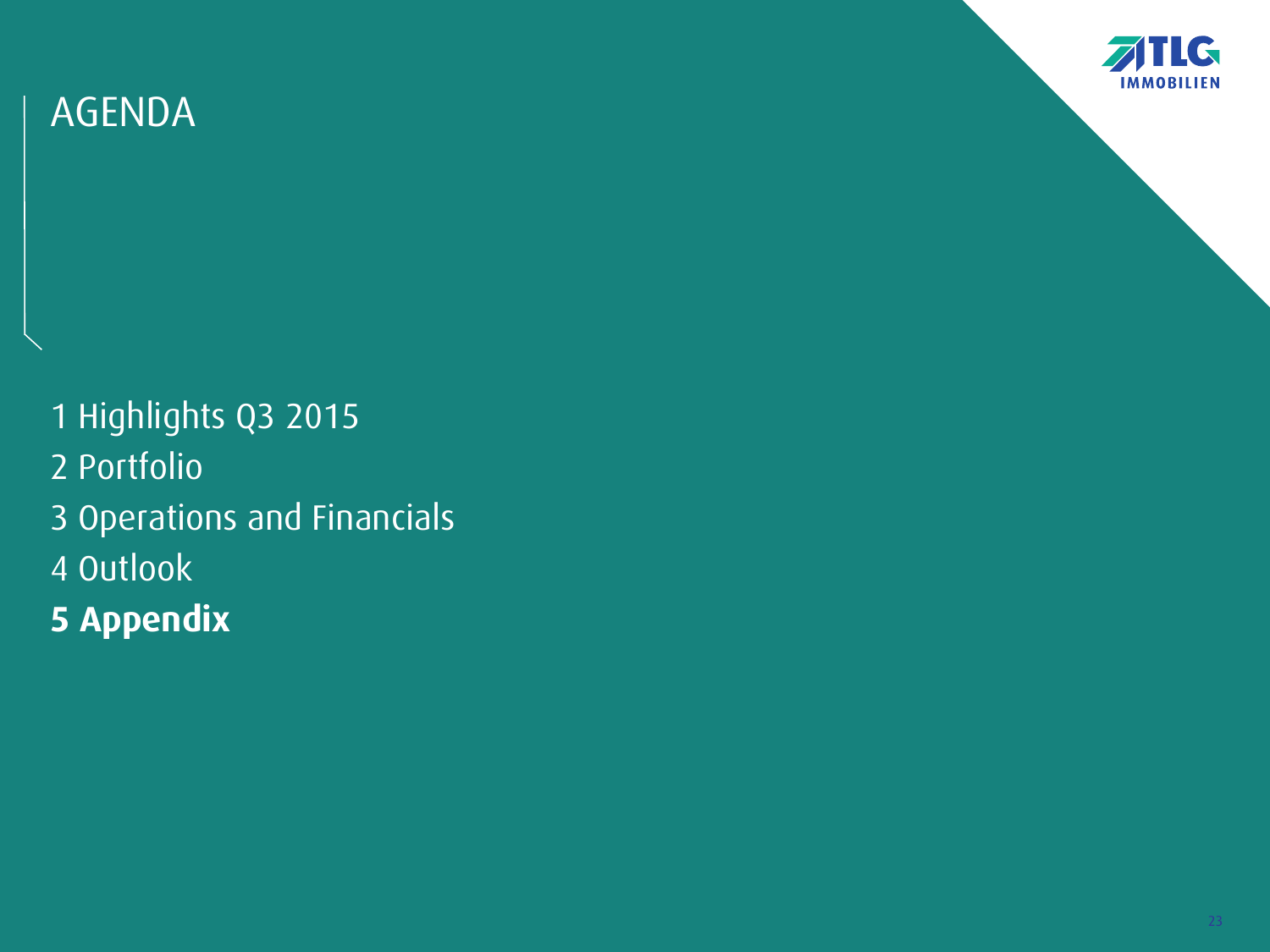# TLG IMMOBILIEN SHARE INFORMATION

| <b>Basic share information (as of 12 November 2015)</b> |                |  |
|---------------------------------------------------------|----------------|--|
| Symbol                                                  | TLG            |  |
| Share price (XETRA)                                     | EUR 16.36      |  |
| <b>ISIN</b>                                             | DE000A12B8Z4   |  |
| Performance since IPO                                   | 52%            |  |
| Primary exchange                                        | <b>XETRA</b>   |  |
| Market capitalization                                   | $EUR$ 1.0 $bn$ |  |
| Shares outstanding                                      | 61.3 million   |  |



*Shareholdings according to latest voting rights information Free float according to Deutsche Boerse definition*



| <b>Coverage by analysts</b> |  |  |
|-----------------------------|--|--|

| Analyst coverage        | <b>Target</b>      | Analyst name      | <b>Date</b> |
|-------------------------|--------------------|-------------------|-------------|
| Deutsche Bank           | EUR 20.5 (Buy)     | Markus Scheufler  | 12-Nov-2015 |
| Bankhaus Lampe          | EUR 21.0 (Buy)     | Georg Kanders     | 10-Nov-2015 |
| Commerzbank             | EUR 18.5 (Buy)     | Thomas Rothäusler | 10-Nov-2015 |
| <b>UBS</b>              | EUR 17.5 (Buy)     | Osmaan Malik      | 24-Sep-2015 |
| <b>VICTORIAPARTNERS</b> | EUR 17.25 (1)      | Bernd Janssen     | 24-Sep-2015 |
| JP Morgan               | EUR 18.0 (Neutral) | Tim Leckie        | 15-Sep-2015 |
| Kempen & Co.            | EUR 17.0 (Neutral) | Remco Simon       | 04-Sep-2015 |
| <b>HSBC</b>             | EUR 18.8 (Buy)     | Thomas Martin     | 05-Aug-2015 |

#### **Share performance since IPO**

*Source: Bloomberg as 10 November 2015; Research reports (1) Fair Value range of EUR 16.30 - 18.20*